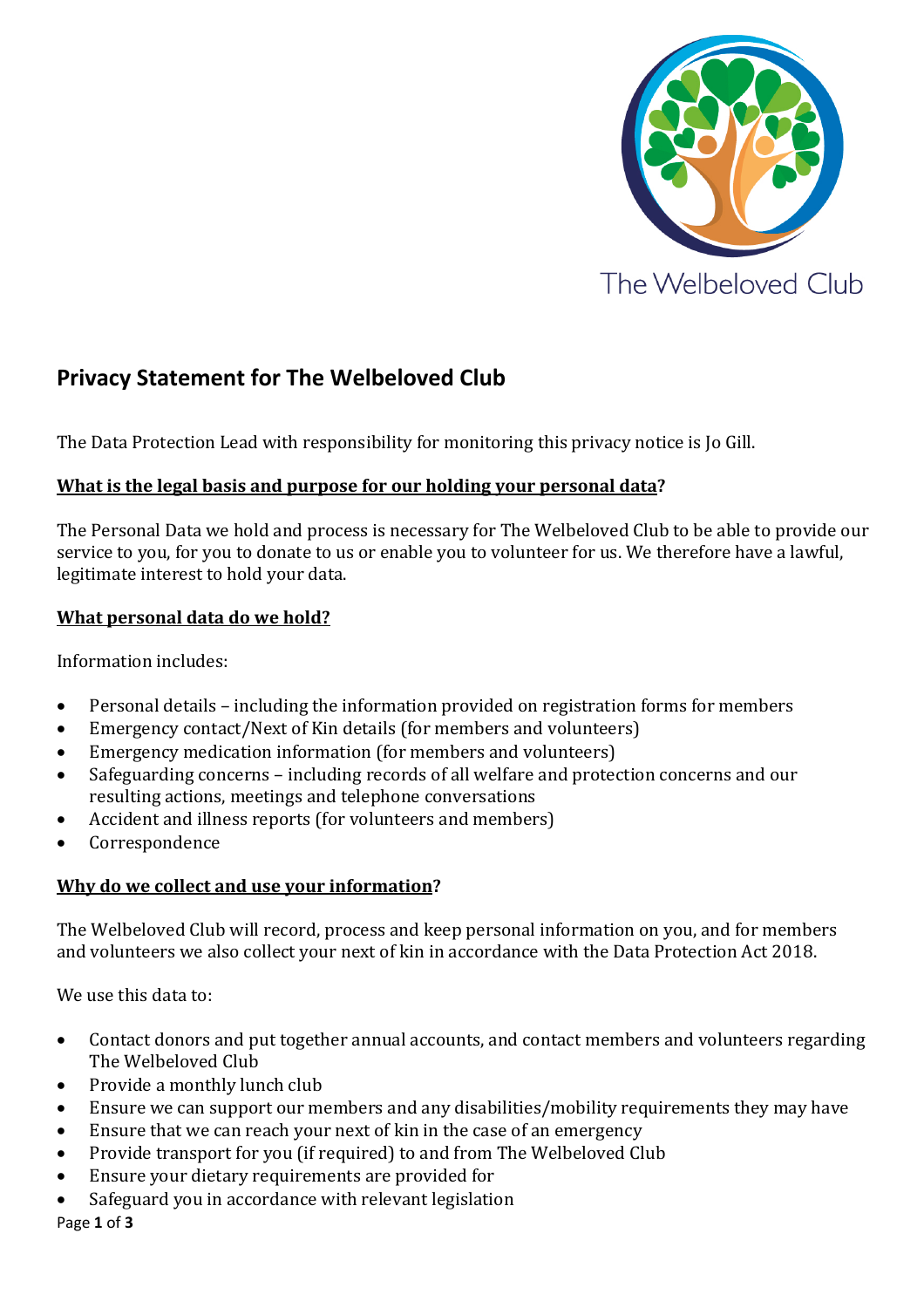# **<u>Collecting information - Where did we get your data from?</u>**

Your personal data was collected directly from you when we first spoke to you and/or from your registration form. The information you provide to us is on a voluntary basis.

## **Storing Information**

- We ensure that access to your records is restricted to volunteers working with The Welbeloved Club or others that need access to your details to ensure your safety
- Registration forms/personal information are kept securely in a ring binder and may be also stored on a Computer. Hardcopies of the registration forms may be on site during the lunch club.

#### Who else do we give access to your information and why?

- Your name, address and/or telephone number may be shared with Volunteers of The Welbeloved Club in order to arrange transport (you have the right to refuse your information to be shared but in this case, transport will not be able to be provided).
- Trustees so they can put together annual accounts
- Your phone numbers may be stored in telephones of organisers/volunteers of The Welbeloved Club; including volunteers being added to group WhatsApp chats.
- Any emergency medication information may be shared with volunteers of The Welbeloved Club to ensure your safety while you are being transported to and from the Club or while you are taking part in, or volunteering for, the lunch club.
- Volunteers will be asked to keep your details secure and confidential and will have signed a nondisclosure statement when signing up to be a volunteer.
- We ensure that access to your records is restricted to volunteers working with The Welbeloved Club or others that need access to your details to ensure your safety
- In case of an emergency, we may by law be required to share your data with the Police or Hertfordshire Safeguarding Board.

#### **What we don't do with your personal information**

- We do not use your information to profile you
- We don't give your details to anybody other than volunteers of The Welbeloved Club unless it is to ensure your safety or for emergency medical treatment
- We don't transfer your information outside of the European Union
- We do not share your information with any third-party organisations

#### **Updating and Keeping Information**

We will ensure that all information is checked and updated with you on a yearly basis (in January each year).

Registration Forms will be kept for up to a year after you stop attending or volunteering for The Welbeloved Club.